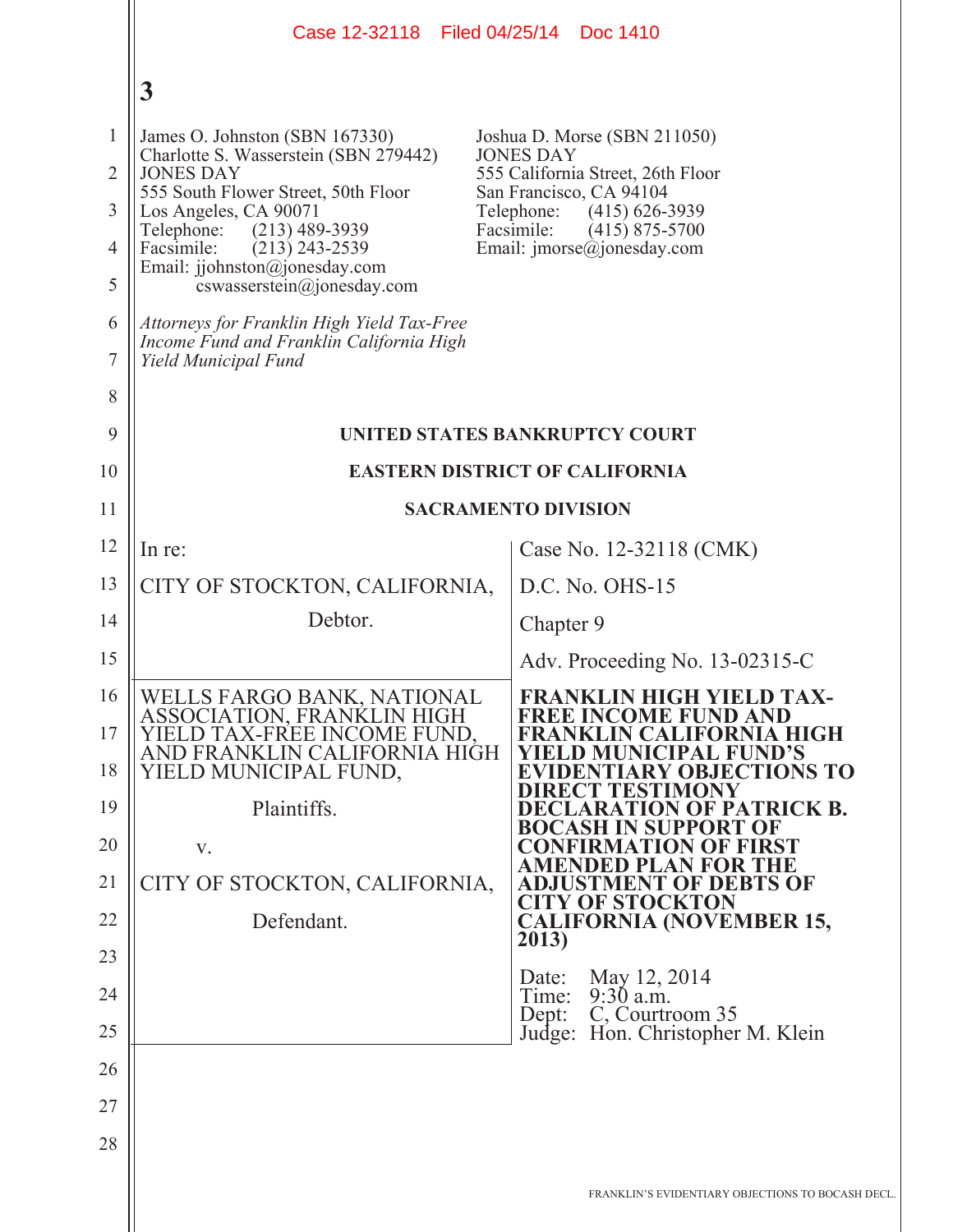## Case 12-32118 Filed 04/25/14 Doc 1410

Franklin High Yield Tax-Free Income Fund and Franklin California High Yield Municipal

Fund (collectively, "Franklin") respectfully submit the following evidentiary objections to the

3 *Direct Testimony Declaration Of Patrick B. Bocash In Support Of Confirmation Of First Amended* 

*Plan For The Adjustment Of Debts Of City Of Stockton, California (November 15, 2013)* [Docket

Nos. 1387, 1393-94 / Adv. Pro. Docket Nos. 86-88].

1

2

4

5

| 6                                                        | <b>PARAGRAPH OBJECTED TO</b>                                                                                                                                                                                                                                                                                                                                                                                                                                                                                                                                                                                                                                                                                                        | <b>GROUNDS FOR OBJECTION</b>                                                                                                                                                                                                                                             |
|----------------------------------------------------------|-------------------------------------------------------------------------------------------------------------------------------------------------------------------------------------------------------------------------------------------------------------------------------------------------------------------------------------------------------------------------------------------------------------------------------------------------------------------------------------------------------------------------------------------------------------------------------------------------------------------------------------------------------------------------------------------------------------------------------------|--------------------------------------------------------------------------------------------------------------------------------------------------------------------------------------------------------------------------------------------------------------------------|
| $\sqrt{ }$<br>8<br>9<br>10<br>11<br>12<br>13<br>14<br>15 | Attached hereto as Exhibit A is a true<br>2.<br>and correct copy of excerpts of testimony<br>from the Deposition of Jennifer Johnston<br>("Johnston"), taken in this matter on March 6,<br>2014. It has been redacted of information<br>designated by counsel for Franklin<br>as<br>Confidential under the Order Governing The<br>Disclosure And Use Of Discovery Information<br>And Scheduling Dates, Etc. [Dkt. Nos. 1224]<br>(Case), 16 (Proceeding), as amended by the<br>Modifying Order<br>Order<br>GoverningThe<br>Disclosure And Use Of Discovery Information<br>And Scheduling Dates, Etc. [Dkt. Nos. 1242]<br>(Case), 18 (Proceeding)]. The City reserves its<br>rights to challenge any or all of these<br>designations. | Franklin objects to the admission of exhibit A<br>on the grounds that only those portions of the<br>Deposition of Jennifer Johnston designated by<br>the City or counterdesignated by Franklin, and<br>not subject to a valid objection, are admissible.                 |
| 16<br>17<br>18                                           | Attached hereto as <b>Exhibit G</b> is a true<br>8.<br>and correct copy of a September 23, 2013<br>email from Lisa Gallegos to Johnston and<br>Stacey Johnston Coleman with subject "RE:<br>Stockton heads up." This document was<br>produced by Franklin.                                                                                                                                                                                                                                                                                                                                                                                                                                                                          | Franklin objects to the admission of this exhibit<br>because it is irrelevant, as it does not have the<br>tendency to make a fact of consequence in<br>determining the action more or less probable<br>than it would be without the evidence. FED. R.<br>EVID. 401, 402. |
| 19<br>20<br>21<br>22<br>23<br>24<br>25                   | Attached hereto as <b>Exhibit H</b> is a true<br>9.<br>and correct copy of a print-out retrieved from<br>the Franklin Templeton Investments website<br>for the Franklin California High Yield<br>Municipal Fund, showing "Total Net Assets"<br>of \$1,641,500,000 as of February 28, 2014 for<br>all share classes of the Franklin California<br>High Yield Municipal Fund. This print-out was<br>retrieved from<br>https://www.franklintempleton.com/retail/app/<br>product/views/fund_page.jsf?fundNumber=22<br>7 on March 31, 2014.                                                                                                                                                                                              | Franklin objects to the admission of this exhibit<br>because it is irrelevant, as it does not have the<br>tendency to make a fact of consequence in<br>determining the action more or less probable<br>than it would be without the evidence. FED. R.<br>EVID. 401, 402. |
| 26<br>27<br>28                                           |                                                                                                                                                                                                                                                                                                                                                                                                                                                                                                                                                                                                                                                                                                                                     |                                                                                                                                                                                                                                                                          |